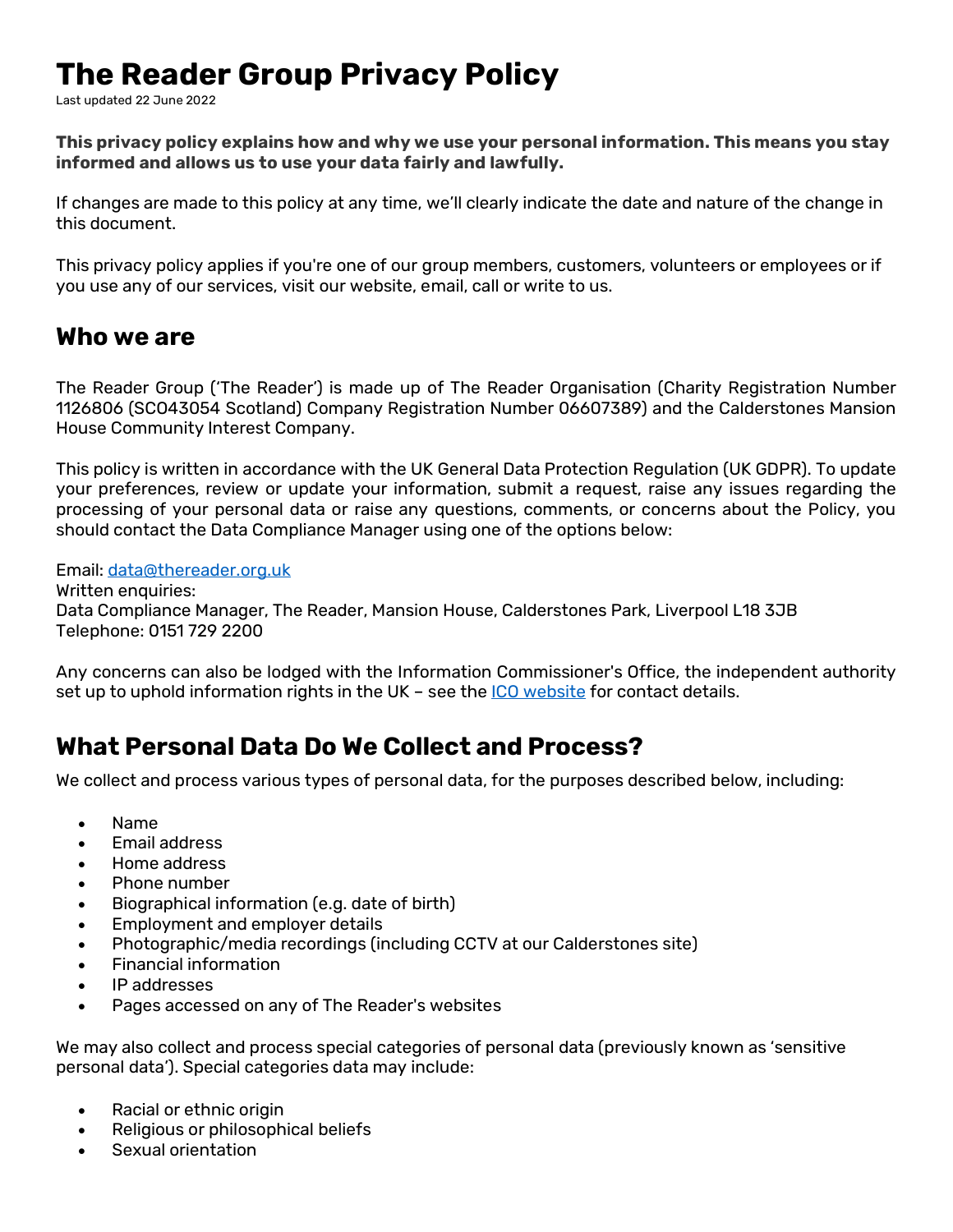• Health information

We may collect and process this data in relation to [our monitoring,](https://www.privacyinternational.org/basic-page/618/%3Ca%20href=) evaluation and research processes, for example when conducting evaluation of participants of our Shared Reading groups or other delivered activities. This data is typically provided to us by the individuals themselves; however in some circumstances it may be provided by a third party (e.g. a carer or supervisory staff member in a health or justice setting). Wherever possible we try to collect this data anonymously, so that your identity is not known. In such circumstances, this information is not considered personal data.

Some identifiable special categories data may be collected in order to protect you, or an individual you refer to our services (e.g. information relating to specific access needs or allergies).

# **Why Do We Collect and Process Personal Data?**

We collect and process personal data for the following purposes:

- To administer our websites;
- To process bookings and purchases;
- To monitor, evaluate and report on the reach and impact of our activities;
- To respond to any communications, queries or requests for information or services from you;
- To keep supporters, volunteers and group members informed of our work;
- For employee and human resources management purposes (as may be required by applicable laws);
- To receive and process financial donations;
- For auditing purposes (as may be required by applicable laws);
- To comply with our legal or regulatory obligations; and
- To establish, exercise or defend legal claims.

The Reader's legal basis to process personal data includes processing that is:

- Necessary for our legitimate interests (for example, to administer our websites, to manage our relationship with you, to provide support for volunteers);
- Necessary in the performance of a contract (for example, to process and manage a magazine subscription or Storybarn booking)
- Necessary in the performance of a public task (for example, to safeguard our group members or perform functions supporting individuals' data rights)
- Necessary to comply with legal requirements (for example, to comply with applicable regulatory obligations and employment law and to make mandatory disclosures to law enforcement); and
- Based on your consent (for example, to send you marketing communications, to conduct research about the impact of our programmes), which may subsequently be withdrawn at any time by editing your preferences or contacting us as specified in the How to Contact Us section of this Policy without affecting the lawfulness of processing based on consent before its withdrawal.

# **How Do We Protect Personal Data?**

Personal data shall be subject to additional safeguards to ensure this data is processed securely. For example, we work hard to ensure data is protected when being moved between locations or computer systems and in storage, that data is pseudonymised or anonymised wherever possible, and that access to this data will be strictly limited to a minimum number of individuals and subject to our Confidentiality Policy.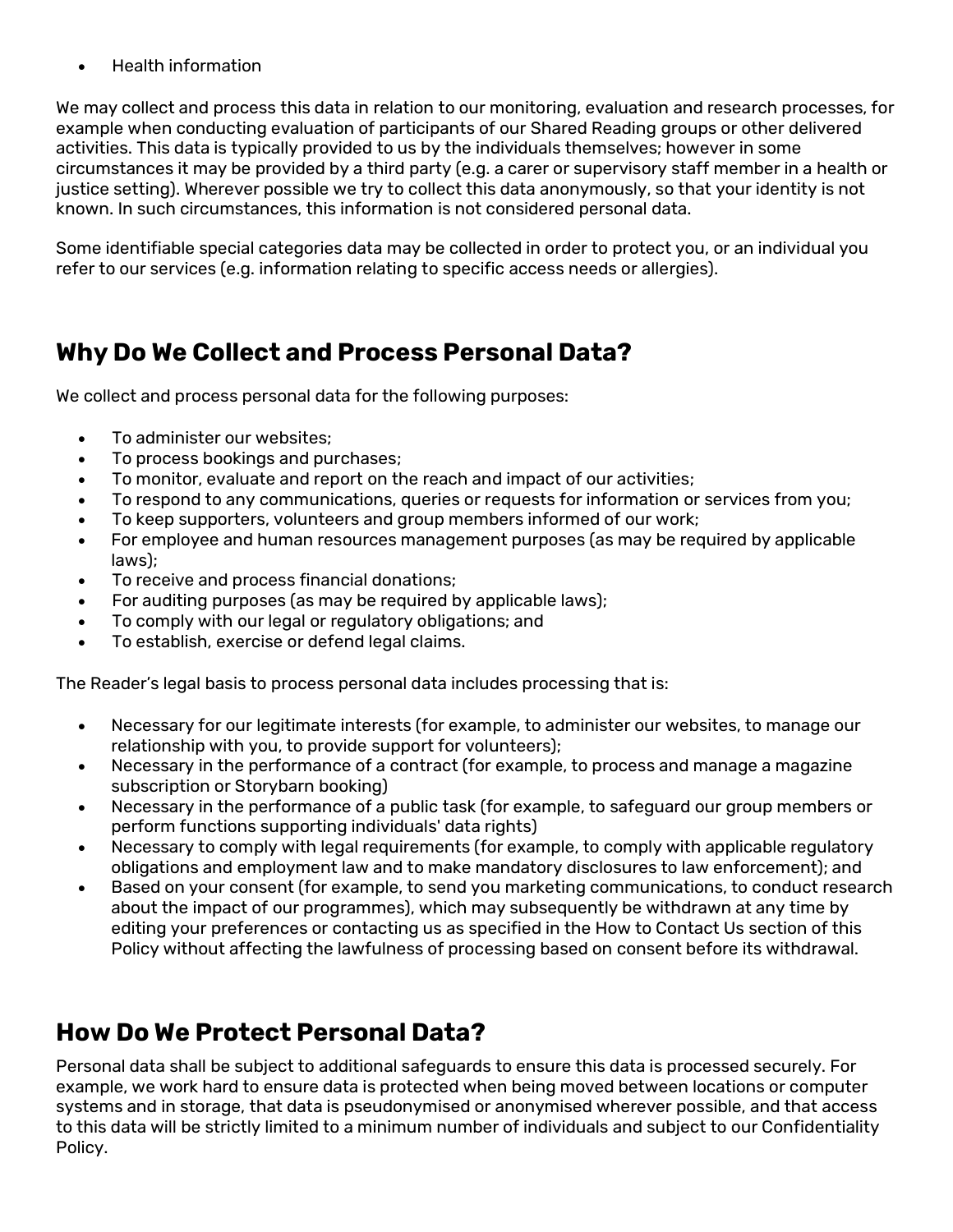We will take all reasonable steps to ensure that your data is treated securely and in accordance with this Policy. Unfortunately, the transmission of information via the internet is not completely secure. Although we will do our best to protect your personal data, we cannot guarantee the security of your data sent or received from any of our websites; any transmission is at your own risk. Once we have received your information, we will use strict procedures and security features to try to prevent unauthorised access. When possible, encryption is used, both when moving your personal data between locations or computer systems and in storage. Access controls within the organisation limit who may access information.

### **Who Do We Share Personal Data With?**

As necessary in connection with the above purposes, your personal data may be collected or processed using software provided by well-recognised third-party service providers (e.g. WordPress.org, Survey Monkey, MailChimp). We rigorously check these software providers before selecting them, reviewing their privacy and security policies. We may also be required to disclose or otherwise process your personal data in the context of any regulatory audit to which we may be subject from time to time. By submitting your personal data, you agree to this transfer, storage and processing.

Any other instances of sharing personal data outside The Reader will be identified at the point of data collection or (for previously collected data) prior to sharing and, where appropriate, consent will be obtained. Data may be shared for activities in connection with our mission including publicity, for research purposes, participation in data sharing initiatives as required by our funders, or in order to link up individuals to new, existing or emerging Reader Communities. At every stage, we look at how to limit the amount of data we share to only what is necessary, and use pseudonymisation or anonymisation wherever we can. Data Sharing Agreements will be put in place with all third parties prior to transfer of data, limiting usage of shared data to those purposes specified by The Reader, in line with our privacy statements and privacy protocols.

Some of these authorised third parties may be located outside the United Kingdom ("UK") or European Economic Area ("EEA"). We take appropriate steps to ensure that recipients of personal data from us are bound to duties of confidentiality, where relevant or appropriate. Where this is not possible, we rely on the selection of trusted companies with privacy policies and auditable processes, and seek to ensure that there are adequate safeguards in place for protecting transferred data.

### **How Long Do We Keep Personal Data?**

We ensure that personal data is retained only for as long as necessary in accordance with the above purposes and applicable laws. We may be required to retain your personal data for a number of years in order to satisfy legal or contractual obligations, or in order to establish, exercise or defend legal claims. When your personal data is no longer necessary for these purposes, the personal data will be securely deleted.

Typically, we retain personal data for two years following your last interaction with us, or seven years where your interaction involved a financial transaction. A full explanation can be found in our Archive Retention Policy.

### **Communications**

**Emails and mailing lists**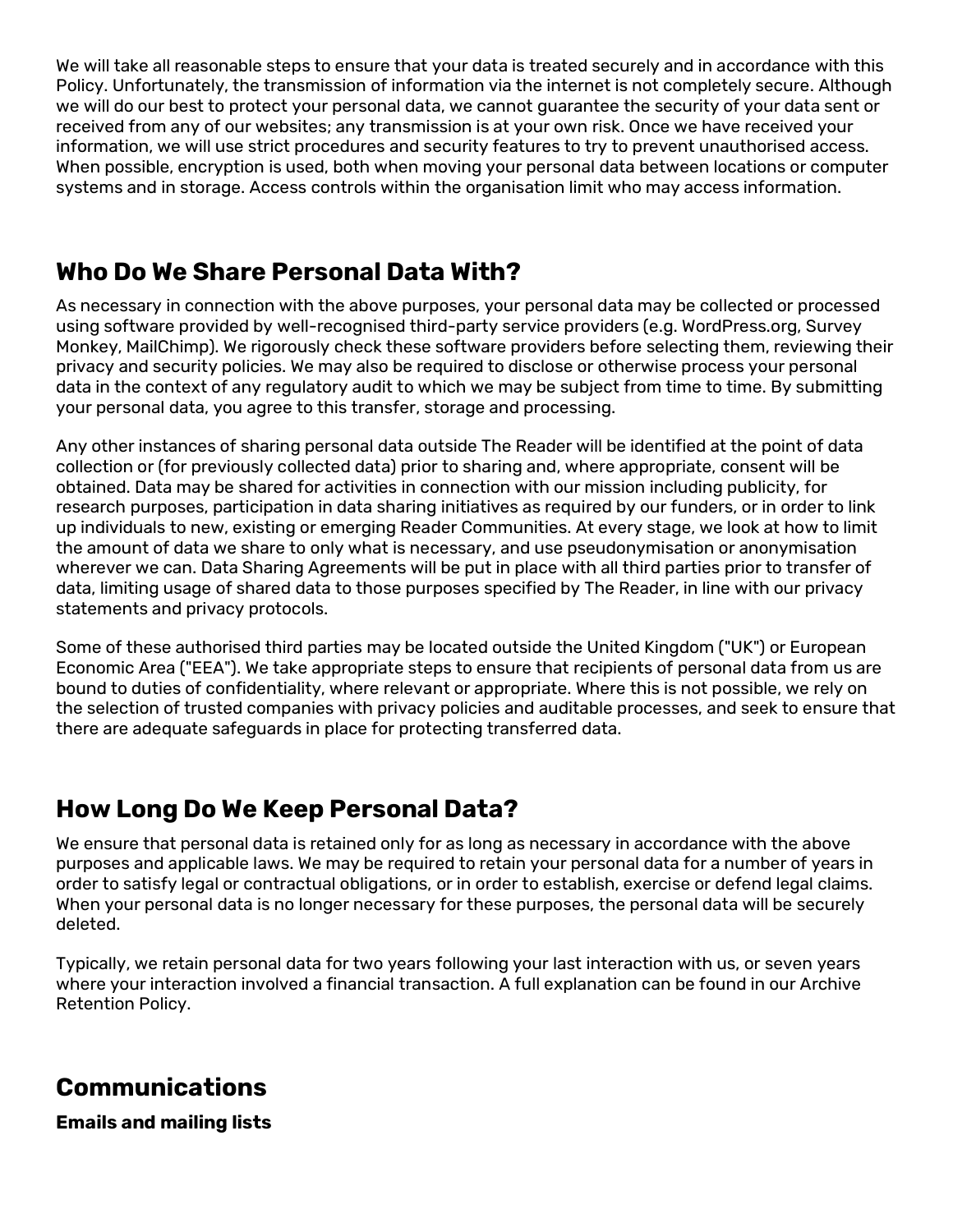Messages received through the Contact Us section of the website or info@thereader.org.uk are reviewed by one team and sent onwards when necessary to other staff members. Similarly, emails sent to our other general addresses, for example volunteer@thereader.org.uk, are reviewed and passed on only when necessary. We use our best efforts to prevent disclosure of the names of senders to others outside of The Reader, i.e. third parties, without your permission, consistent with our legal obligations.

We use email service providers in the UK. Our current service provider is [Microsoft.](https://privacy.microsoft.com/en-gb/privacystatement)

We administer a mailing service [\(Mailchimp\)](https://mailchimp.com/legal/privacy/) for notifications by email based on interest in topics that you have explicitly indicated to us or that are relevant in relation to your relationship with us (e.g. enewsletters, event invitations). You have the opportunity to unsubscribe from these communications at any time.

#### **Postal correspondence**

Information we receive by post to our general address is collected by one team, reviewed, and sent onwards when necessary to other staff members.

We share magazine subscribers' postal addresses with Buxton Press, who process magazine postage on our behalf.

#### **Telephone Communications**

Telephone calls made to and from on our main landline number and subsequent extensions are processed by Virgin Media using SIP Trunking services. As a result, traffic data for calls may be retained by Virgin Media in accordance with various laws and with the requirements of the services provided. Telephone calls and SMS ('texts') made to and from our business mobile phones are processed by EE. Traffic data for these calls and texts may be retained by EE in accordance with various laws and the requirements of the services provided. Additionally, traffic data held locally on business handsets (call logs, texts, etc.) may be retained by The Reader in accordance with business requirements, and subject to the conditions of the Data Usage and stored in accordance with Privacy policies may be found [here for](https://www.virginmedia.com/shop/the-legal-stuff/privacy-policy) [Virgin Media](https://www.virginmedia.com/shop/the-legal-stuff/privacy-policy) and [here for EE.](https://ee.co.uk/eeprivacycentre/ee-privacy-policy)

We may use an automated text message service for some key communications (e.g. event reminders, urgent alerts). Automated SMS communications are processed through [Twilio.](https://www.twilio.com/legal/privacy#how-twilio-processes-your-end-users-personal-information)

### **Website**

We design and administer our web services to limit the amount of data collected.

It is helpful to The Reader to know how our website is used. This takes place in two ways, and each involves the use of analytics and data gathered from how visitors use our website.

- 1. **We collect data on the usefulness of our site's content.** This is to help us identify to ourselves and communicate to others, including our Board and our funders, how useful our website content is. This collection commonly comes in the form of identifying how many downloads there have been of a specific report or document, or how many views of a video, and if available, the geographic distribution of these interactions.
- 2. **We collect data on how people use our sites.** This is to help us design our work and our websites. This involves monitoring the journeys people take on our website - i.e. from where they enter, what areas and items they visit and download in the process of using the site, and from where they leave. For our Online Community Hub, this can include understanding how and when individual users interact with the site, so that we can make sure volunteers are receiving the support they need.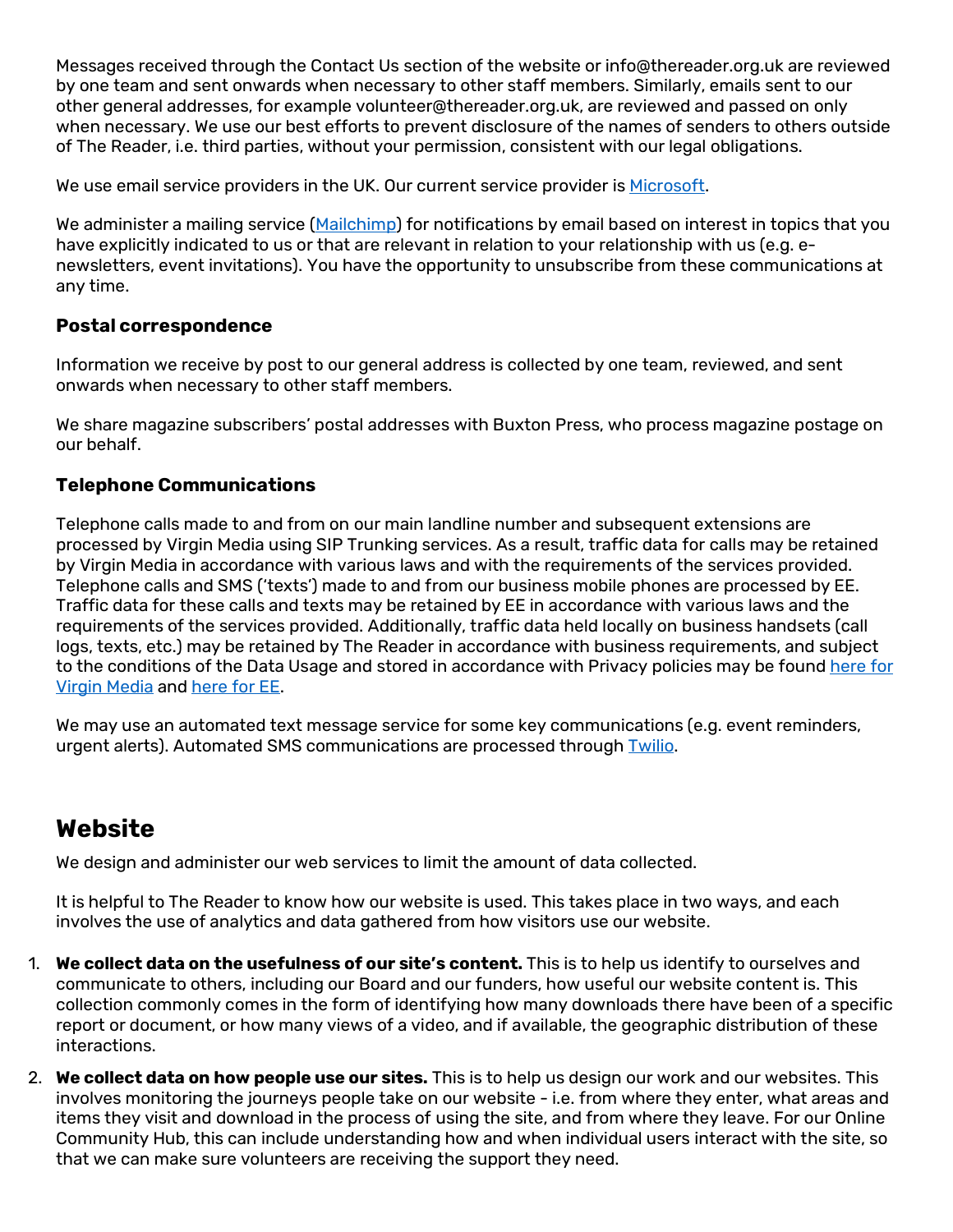To undertake analysis of how our site is used, we use two processes.

- 1. **We administer our own website administration platform**, using [Wordpress.](https://en-gb.wordpress.org/about/privacy/) Wordpress will process some user activity, including IP address data and user-entered search queries. Our webserver also processes and logs HTTP requests, HTTP errors, PHP errors and TLS Handshakes (this list isn't exhaustive).
- 2. **We administer our own analytics platform**, using [Google Analytics.](https://policies.google.com/privacy?hl=en-GB&gl=uk) Google Analytics generates data by using JavaScript on users' browsers to track sessions.

We keep the aggregate and inferred data indefinitely, and use this aggregate data to report internally, to our Board, and to our funders. For instance, we will report to our Board that a website article was downloaded X number of times and reached people in Y countries. We will use usage data from our Online Community Hub to identify if there are volunteers who may require extra support to engage with our services. Our cookie policies are managed through Cookieyes.

#### **Third party cookies**

We may point from our websites to other internet services that do use cookies. Our payment processors, for example, will place cookies as well. This is also the case with multi-media services, and with the links that we post on our Twitter and Facebook accounts.

#### **Social Media**

We use social media and social networking services to advance our work. These applications require the use of third party service providers. Notably, we have a [Facebook](https://www.facebook.com/full_data_use_policy) page, [Twitter](https://twitter.com/en/privacy) feed, [Linkedin](https://www.linkedin.com/legal/privacy-policy) account, [Instagram](https://help.instagram.com/155833707900388) feed and a [YouTube](https://support.google.com/youtube/answer/7671399?p=privacy_guidelines&hl=en&visit_id=1-636626827380091003-582494792&rd=1) channel. We read feedback that comes back to us through public review sites such as TripAdvisor and Google My Business and may keep records of submitted comments to help us improve our work.

We use direct messaging over social media on occasion, when individuals and organisations contact us on Facebook by leaving messages in our Inbox or by sending us Direct Messages on Twitter. We do not export information about our followers from any social media platforms.

### **Financial and Supporter Information**

#### **Online Ticket Purchases**

The Reader uses Monad to sell tickets and other products online. We will use the personal data you provide during the booking process to email your booking confirmation, contact you in the event of a change to your booked session, and to confirm your identity at your booked event. Failure to provide this information will mean we are unable to process your booking. We will also send you a short post-visit email so you can tell us what you thought of your booked activity. You can choose whether to complete the transaction using Paypal or Stripe, who will share with us basic information about your purchase, in line with their privacy policy. We'll keep your purchase data for seven years after the point of transaction.

[The Audience Agency](https://www.theaudienceagency.org/about-us) is a national support organisation funded by the Arts Council that helps cultural organisations like The Reader to better understand their audiences. We will share the following customer data with The Audience Agency as part of their Audience Finder initiative: customer reference number, name, household address, postcode. This, alongside information relating to your ticket purchases and event data, will be shared automatically with The Audience Agency through our Monad ticketing system. The information we share will be combined with ticketing information from other arts organisations across England and Wales to better understand our audiences at a regional and national level, in line with our funding requirements as an Arts Council England National Portfolio Organisation (legitimate interests). All personal data is psuedonymised upon receipt and prior to storage by The Audience Agency.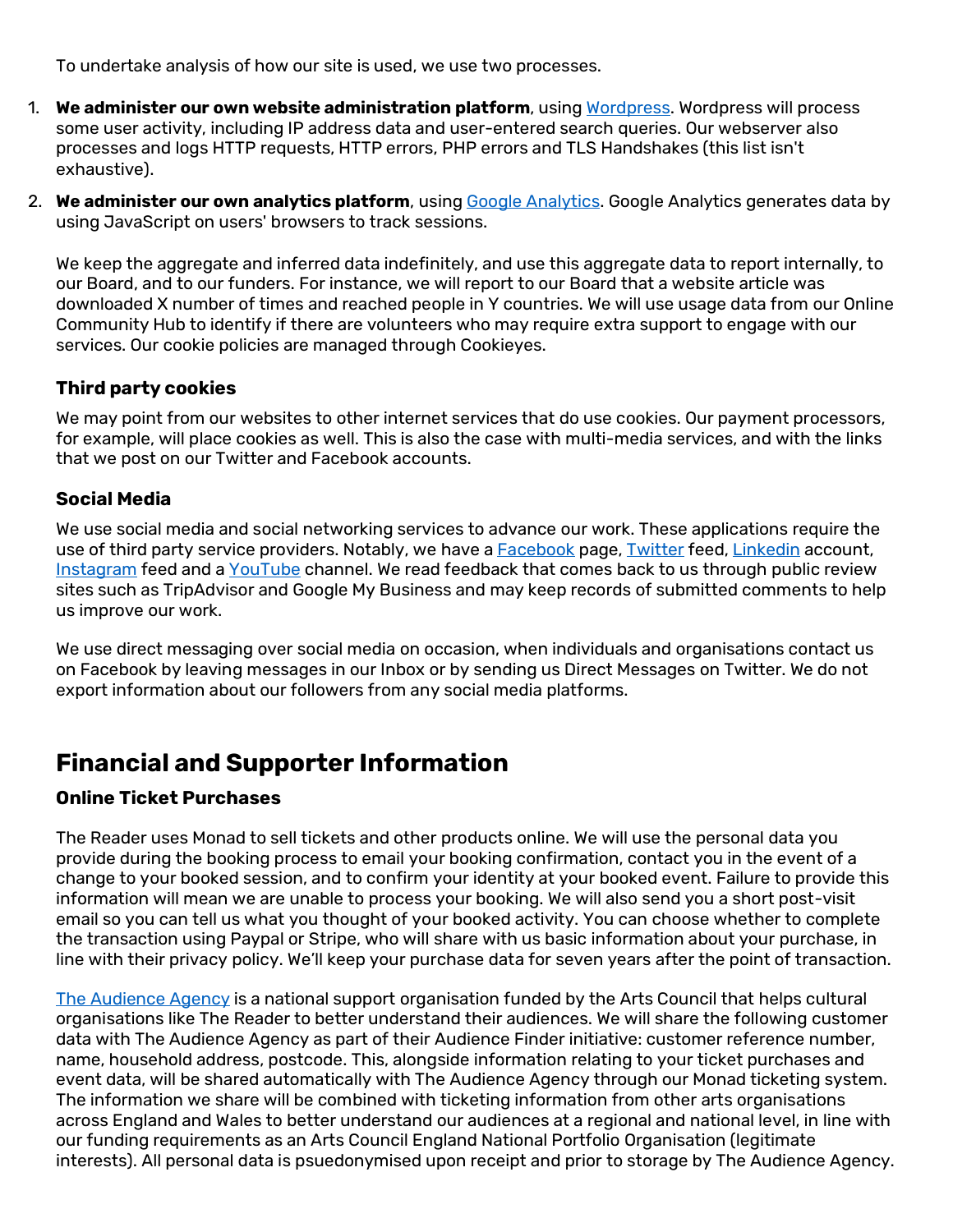We won't share your personal data with any other third parties unless you specifically opt-in to hear from partners involved in these ticketed events. We may send you communications about similar products – you will have the opportunity at the point of purchase to indicate if you'd rather not receive these.

If an online purchase is cancelled by us, or by you we will contact you to process your refund, where applicable. In this communication we may offer you the option to donate your refund to The Reader.

We'll also use information about your booking (e.g. date, number in party, ages, postcode) to report on and understand the reach of the ticketed event.

#### **Donations**

We collect and process data provided by prospective and current donors. This data may include contact details, biographical information, financial information and donation history. We do not purchase or sell such data, so we only collect data given to us by the individuals or organisations themselves and from information that is readily available through public means. This information will be recorded on our CRM system, which is hosted by Microsoft 365.

We hold Paypal, Stripe, JustGiving accounts to administer online donations. Paypal allows you to close your customer account once you no longer require it. Your account information may stay active with PayPal for legal and audit purposes, in accordance with PayPal's privacy policy available **[here](https://www.paypal.com/gb/webapps/mpp/ua/privacy-full)**. JustGiving and Stripe have similar policies; please refer to their privacy policies available **[here](https://www.justgiving.com/info/privacy-policy-versions/privacy-policy-v22)** and **[here](https://stripe.com/gb/privacy)** for more detail. Regular Direct Debit and other donations are processed using GoCardless, who will share with us basic information about your donation in line with thei[r privacy policy.](https://gocardless.com/privacy/payers/) Donations made through GoodBox do not involve the sharing of any personal data with The Reader – see details **[here](https://www.goodbox.com/guide/do-you-store-my-personal-data/)**.

Our financial accounts for donations are held with Santander. Any donations made to The Reader Organisation will be processed by Santander in accordance with its [privacy policy available](https://www.santander.co.uk/uk/help-support/security-centre/privacy-statement) **here** and under UK law. We retain information about all donations in accordance with financial auditing requirements, being a period of 6 years retention from the end of the financial year in which they relate.

We will ask donors wishing to make a donation under the Gift Aid scheme to complete a Gift Aid declaration form. We are required to store an auditable record of those donors -- full name, home address and details of the donation -- in order to process the Gift Aid donation. To make a Gift Aid repayment claim, we are required to share that data with the UK Government -- HMRC's Gift Aid service, Charities Online. Please contact [info@thereader.org.uk](mailto:info@thereader.org.uk) for further information on making a Gift Aid donation.

#### **Subscriptions (Reader Friend, Friend+, The Reader magazine)**

We collect data about subscribers either at the point of purchase on our website (via Monad, our online purchasing software), or via paper forms. This information includes your address, to post items relating to your subscription to you, and an email address and/or telephone number, to allow us to address any queries around returned mailings or cancelled subscriptions. At the end of your subscription we'll send you a letter or email notifying you that your subscription is coming to an end, giving you the opportunity to re-subscribe. We may also send you communications about similar products (for example, for magazine subscribers, other publications from The Reader) – you'll have the opportunity at the point of purchase to indicate if you'd rather not receive these.

Occasionally we offer new and returning subscribers the opportunity to nominate a contact, friend or family member to receive a free taster copy of The Reader magazine. Data received for nominees will include a name and address for postage; we'll notify the nominated recipient and send on their taster copy within a month of receiving the nomination. This information will be stored on our databases for a maximum of two years following the delivery of the taster copy, unless within this time the recipient chooses to subscribe to the magazine themselves or engage with us in another way.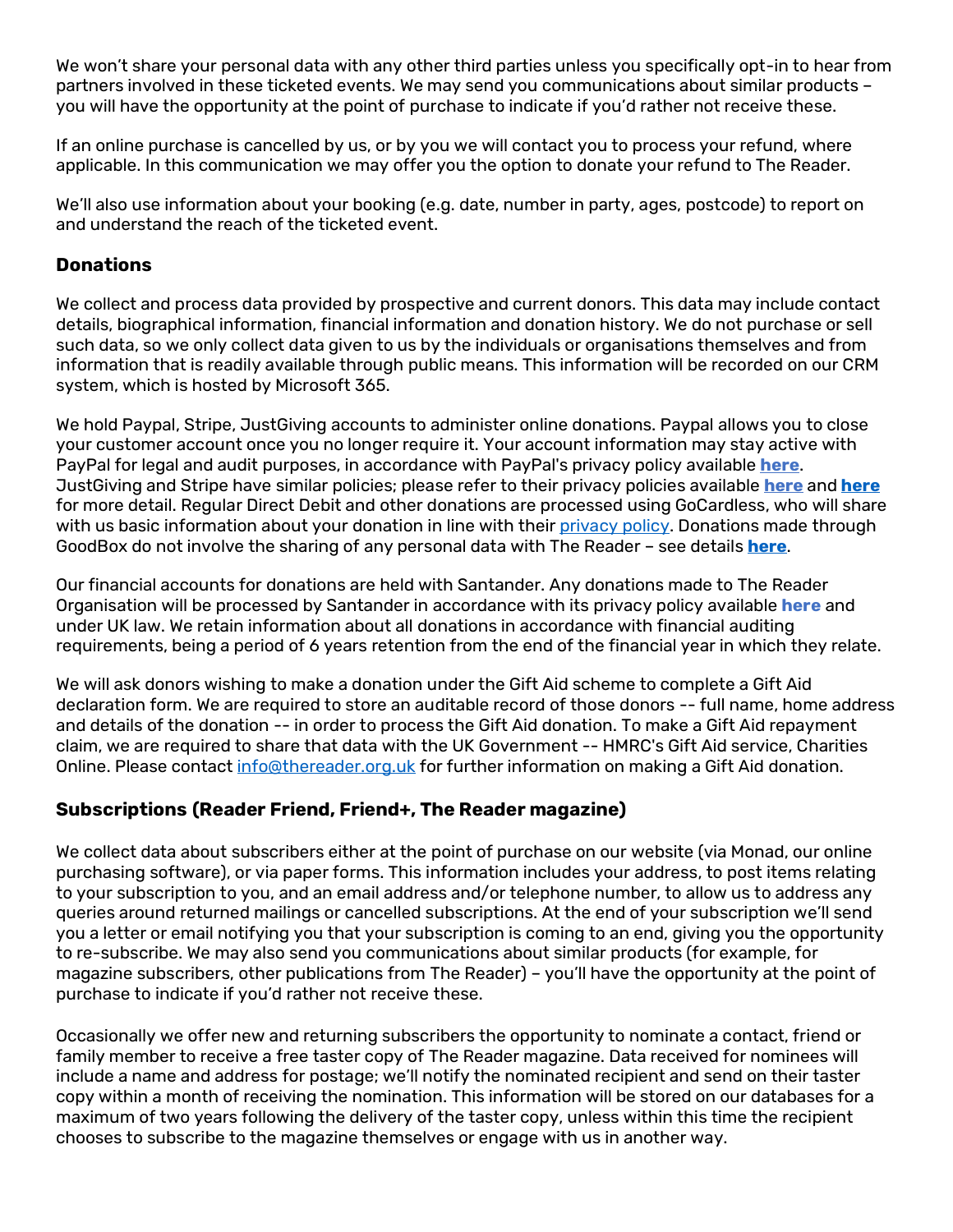Subscriptions can be purchased either by cheque, Paypal/Stripe (fixed-duration subscriptions) or GoCardless (Direct Debit) – these companies will share with us basic information about your transaction with them in line with their respective privacy policies.

Occasionally we send complimentary copies of The Reader magazine to funders or other relevant stakeholders. We record who these copies have been distributed to through our online purchasing tool and share address details with Buxton Press, our magazine fulfilment partner. Should you wish to stop receiving complimentary copies, or believe you are receiving them in error, please contact [magazine@thereader.org.uk.](mailto:magazine@thereader.org.uk)

Magazines are sent to subscribers through Buxton Press.

Subscribers can contact [magazine@thereader.org.uk](mailto:magazine@thereader.org.uk) (for magazine subscriptions) or [friends@thereader.org.uk](mailto:friends@thereader.org.uk) (for all other subscriptions) to request amendment of any personal data that we hold in relation to their subscription.

#### **Hiring a space or booking a function at Calderstones**

If you enquire about tenancies, functions or room bookings at Calderstones we'll keep a record of your email and telephone communications with us on our CRM system. The Reader will use the personal data you provide to respond to your enquiry, email your booking confirmation, contact you in the event of a change to your booking and track payments and invoices. Failure to provide this information will mean we are unable to process your booking. Relevant contact and customer information will be made available to the staff hosting you on the day through our site management platform hosted by YesPlan. We may send you communications about similar products (for example, new function packages hosted by The Reader or special offers on room bookings) – you'll have the opportunity at the point of enquiry or purchase to indicate if you'd rather not receive these. We may also send you a short post-visit email through [Survey Monkey](https://www.surveymonkey.com/mp/legal/privacy-policy/) so you can tell us about your experience of Calderstones.

If you hire a space at Calderstones to deliver an activity as part of The Reader's Programme, you'll receive a link to a short survey for completing following every scheduled session. You may receive periodic communications about other Reader at Calderstones evaluation activities we'd like your support with. These expectations will be clearly laid out in your Hire Agreement with us.

# **Visitors to Calderstones**

#### **CCTV**

The Reader uses CCTV to make sure all our visitors, volunteers and staff are safe while spending time at Calderstones. By having CCTV cameras active we can reduce the likelihood of anti-social or criminal activities and investigate any issues that arise. Footage is automatically deleted after 25 days and access is limited to a small number of operational staff. All requests to access recorded footage are vetted and logged by our Data Compliance Manager.

### **Volunteers**

**Volunteer applications**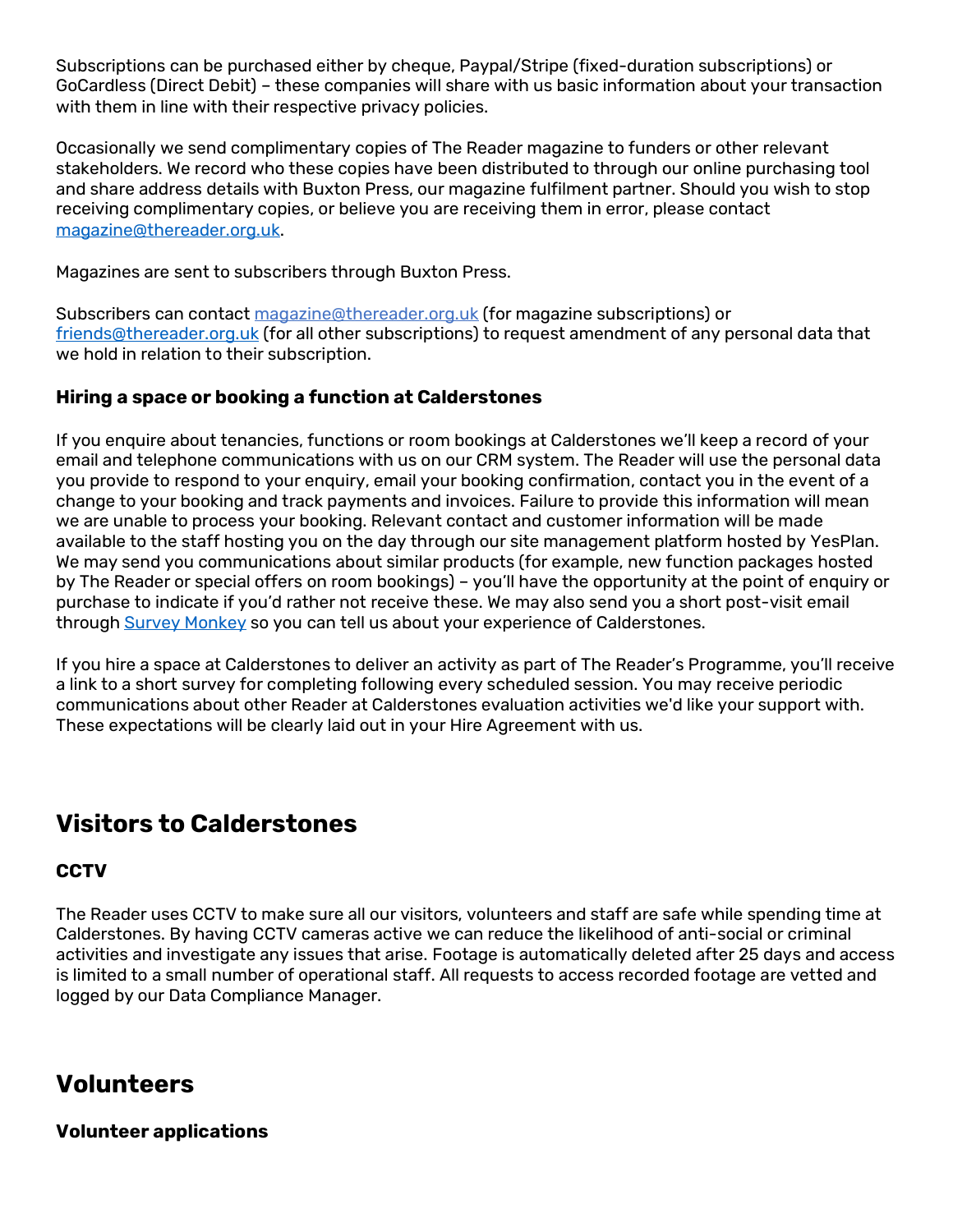We process volunteer enquiries through our website. When you enquire about becoming a volunteer we'll add your details to our computer systems so that we can keep track of our communications with you (including emails and telephone calls). We'll notify you of opportunities in your region and – where appropriate – send you an application form to complete. We will use the data provided on your application form to assess your suitability for our volunteering roles. If your application is successful, we'll use your contact details to notify of you of your application outcome and to send pre-course information relating to your training. We'll also email you a starter survey so we can understand who volunteers with us and why.

If your application is unsuccessful, we will use your contact details to notify you of the decision and to signpost you to other ways in which you can get involved with The Reader. A record of your application will be stored on our contacts and volunteer databases for six years.

If you will be volunteering directly with The Reader we will use the contact details you provide to request a reference from a referee. We will notify your referee of your name and identify your relationship to them but would not share your contact details with them. We will keep details of referees of successful applicants on the applicant's volunteer record (retained for six years following the end of volunteering placement); unsuccessful applicants' referees' data will be deleted after six months. We keep all DBS application forms on secure systems and on completion of the DBS check we delete copies of all identity documents provided to support the application.

If you will be volunteering with us through a partner organisation we may contact that organisation periodically to check that your safeguarding training is up to date and that you are still actively engaging with them.

#### **All volunteers**

When you become a volunteer with us, we'll give you login details for our Online Community Hub. From here you'll be able to view the basic contact information we hold on you and to update it if your details change.

Your details will be stored on our contacts and volunteer databases so that we can track our communications with you and get in touch about information relevant to your role and region, including job opportunities you may wish to apply for at The Reader. This information will become part of your personal file and retained until six years following the end of your time volunteering with us.

If you run events for The Reader, you'll be asked to submit regular activity logs of the sessions you deliver. We'll keep a record of all records and expense claims you submit.

Volunteers may periodically receive updates from us via automated email or SMS message.

Comments posted on the Online Community Hub forum will be visible to all Hub users.

#### **Volunteers managed by other volunteers**

We'll share your contact details, training dates, attendance outcomes and administrative information regarding your ongoing engagement with The Reader with the volunteer who manages you. Where this volunteer works for a partner organisation and uses an email address other than one ending '@thereader.org.uk' we'll let you know. Your contact details will only be used by them for matters relating to your work with The Reader.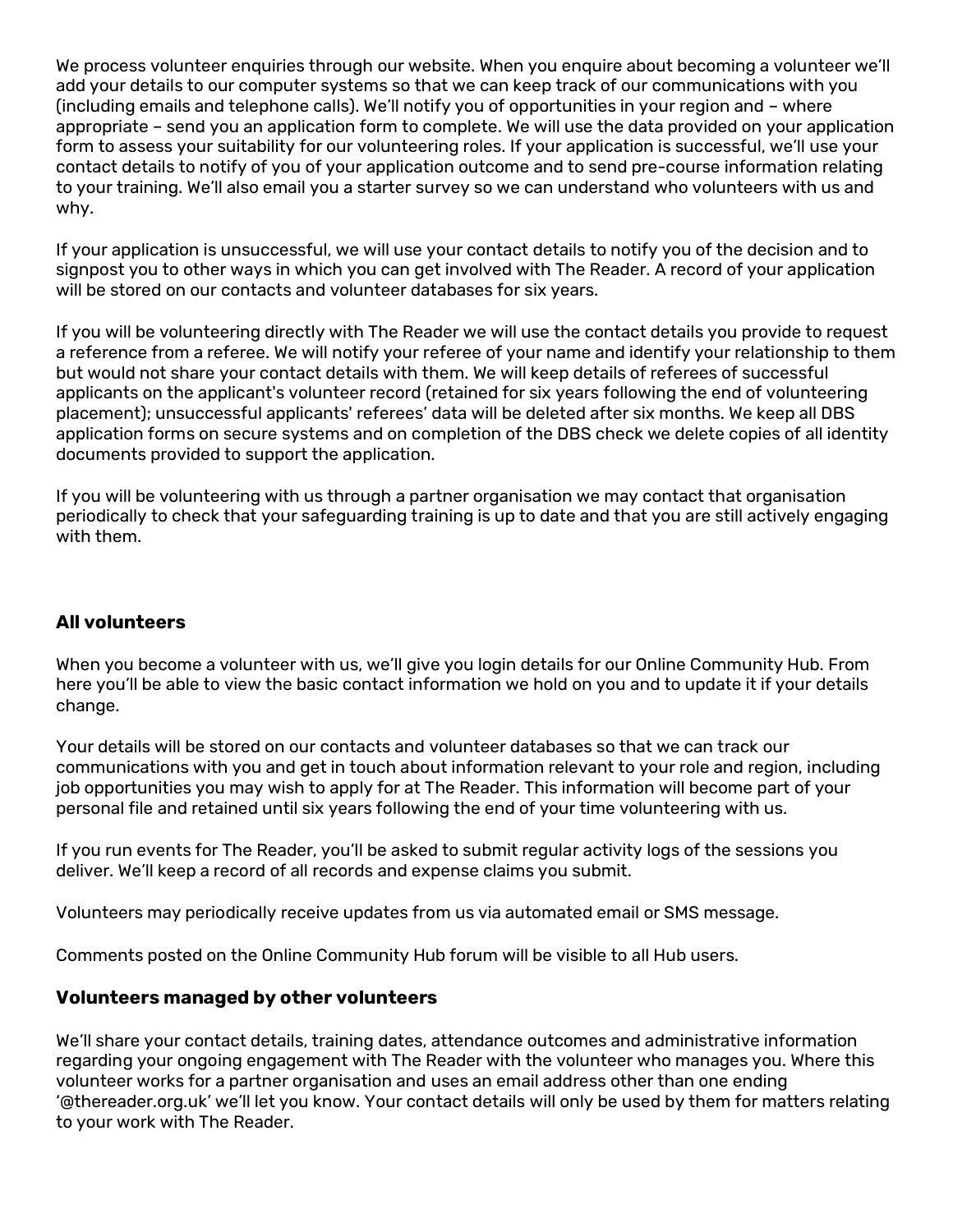If your project is managed by a volunteer, they will be able to log onto the Online Community Hub to see what records you've submitted.

#### **Volunteer expenses**

Volunteer expenses are processed through our Online Community Hub and Survey Monkey. Submitted expenses will be logged on our CRM system and entered weekly into Sage, our accounting software. If you submit an expenses claim but we don't hold bank details for you, you'll receive an automated email prompting you to send this information to our Accounts team, who will record this information within Sage. We keep records of all financial transactions for seven years.

#### **Volunteers at Calderstones**

Our access fobs are individually identifiable. Fob access data is not routinely monitored by Reader staff but may be reviewed if a fob has been misplaced or we have concerns about site access.

Please see the section on Visitors to Calderstones for information about how we use CCTV.

### **External Partners**

We gather all or some of the following information about people working at partner organisations, or other stakeholders who are involved with or have an interest in working with us:- Name, job title, organisation, e-mail address, postal address, and contact numbers. We access data which is in the public domain, as well as collect data through various networking activities and partner contacts. We also collect information that is available in the public domain as part of our prospecting process to identify and profile organisations where we may want to build future relationships. Information about current and prospective partners or other stakeholders is stored within our password protected CRM (Microsoft Dynamics). We also keep a record of our interactions with you and any interests relevant to your role. This data helps us to coordinate our activities, identify new opportunities and notify relevant parties of ways to get involved. If your partner details require updating or our communications with you no longer feel relevant, please get in touch with us directly so we can amend our records.

### **Staff**

### **Applicants**

We'll use your application form to assess your suitability for the position or role applied for. At the point you apply you'll be requested to complete an anonymous Equality and Diversity survey, which is handled separately from your application. If your application is successful, personal information from your application form is entered onto our CRM system and retained for a period of six years after the end of the employment or volunteering. If not successful, all manual and electronic records relating to the application are deleted after a period of six months.

For applicants who enter our talent bank, we will ask you if you are happy for us to retain your details and to be contacted if a suitable position becomes available. We retain this information on secure systems and will contact you periodically to ask if you still wish be in our talent bank and for us to retain your details.

We keep all DBS application forms on secure systems and on completion of the DBS check we delete copies of all identity documents provided to support the application.

#### **Employees of The Reader Group**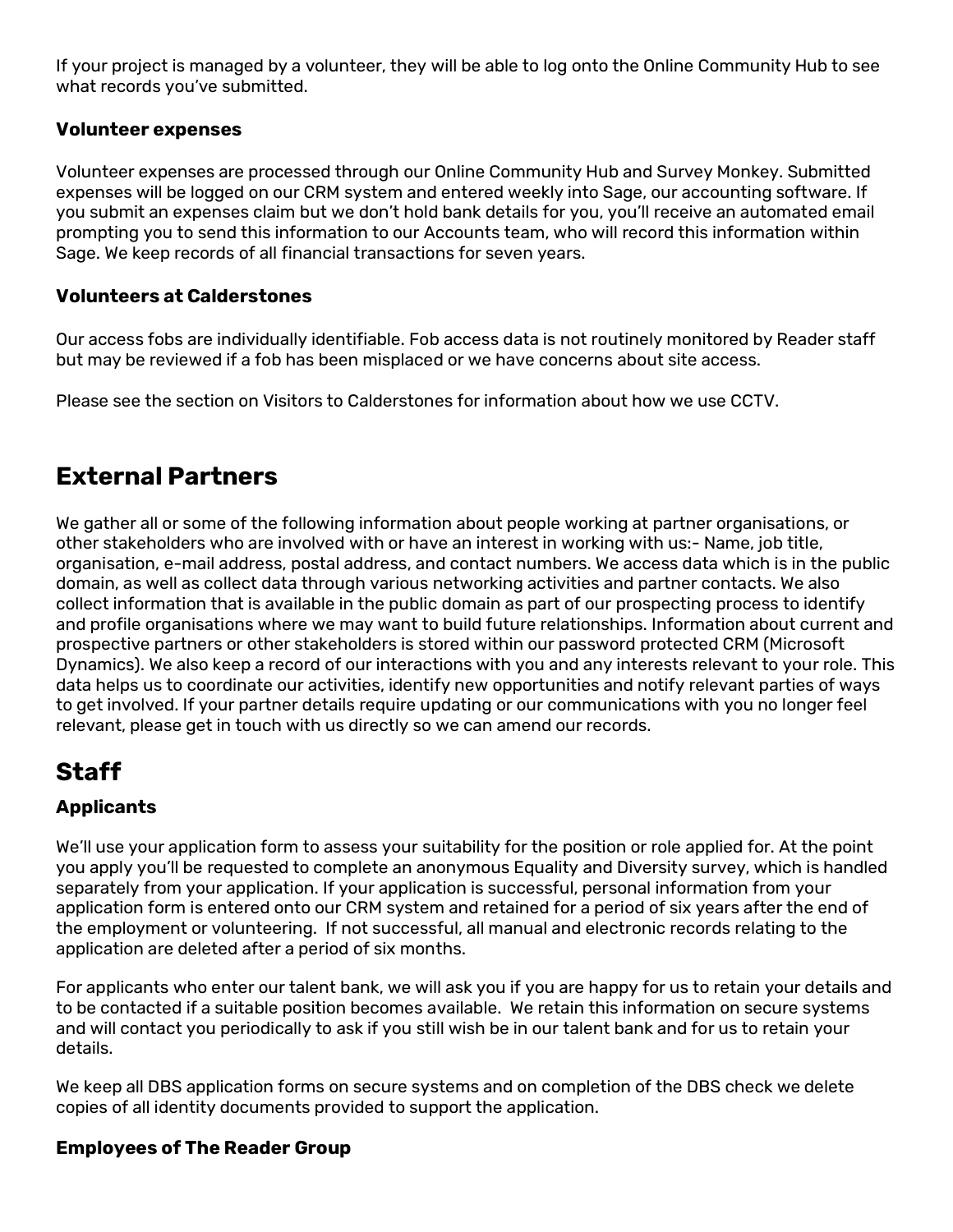Your personal contact details and record of contracts of employment will be kept on our CRM system and in your personal file and are accessible only to relevant members of the People Team.

Staff visiting or working at Calderstones should be advised that access fobs and printer cards are individually identifiable. Fob access data is not routinely monitored but may be reviewed if a fob has been misplaced or we have concerns about site access. Please see the section on Visitors to Calderstones for information about how we use CCTV.

As an employee you will be asked to use other people management/collaboration software that requires the processing of your personal data (e.g. Officevibe, WhosOff). The personal data submitted is kept to a minimum and staff access limited to those who need to see it. Privacy policies for these tools can be found online; for information about how The Reader uses these, please talk to a member of the People Team.

We may contact past employees if suitable opportunities for involvement arise in the future, and may invite you to become part of our alumni network. If you would prefer not be contacted about such matters after leaving employment with us, please let us know.

### **Monitoring, Evaluation and Research**

#### **Evaluation**

We collect and process data for monitoring, evaluation and research purposes, for example when evaluating the reach of our programmes and their impact. This data may be provided to us by the individuals themselves or from third parties (e.g. member of staff in a care home). We only collect identifiable personal data when it is necessary to the evaluation (for example, when we need to compare individuals' responses across their time volunteering or reading with us). In these circumstances, we would always pseudonymise your identity on our systems.

Some of our evaluation data is processed using [Survey Monkey.](https://www.surveymonkey.com/mp/legal/privacy-policy/) We regularly download to our systems the data submitted online and erase it from Survey Monkey.

Where research is conducted in collaboration with a third party research body we will ensure research ethics procedures are followed and all reasonable steps are taken to ensure specific informed consent is secured (where relevant) from all data subjects.

#### **Reading Session Data**

In some of our groups we use group members' full names to record which sessions our members attend in order to analyse and understand attendance, recruitment and retention patterns. This information is stored on our CRM system and processed using Microsoft Excel; access is limited to relevant staff members only.

### **Your Data Subject Rights**

You are entitled, in accordance with the UK General Data Protection Regulation (UK GDPR), to request access to, rectification of, or erasure of your personal data. You are also entitled to request restriction of or object to collection and/or processing of personal data, to request data portability and hold rights relating to automated decision making and profiling.

We will provide you with a response to your requests in accordance with UK data protection law. Requests can be submitted at any time by email to [data@thereader.org.uk,](mailto:data@thereader.org.uk) or by post to the address set